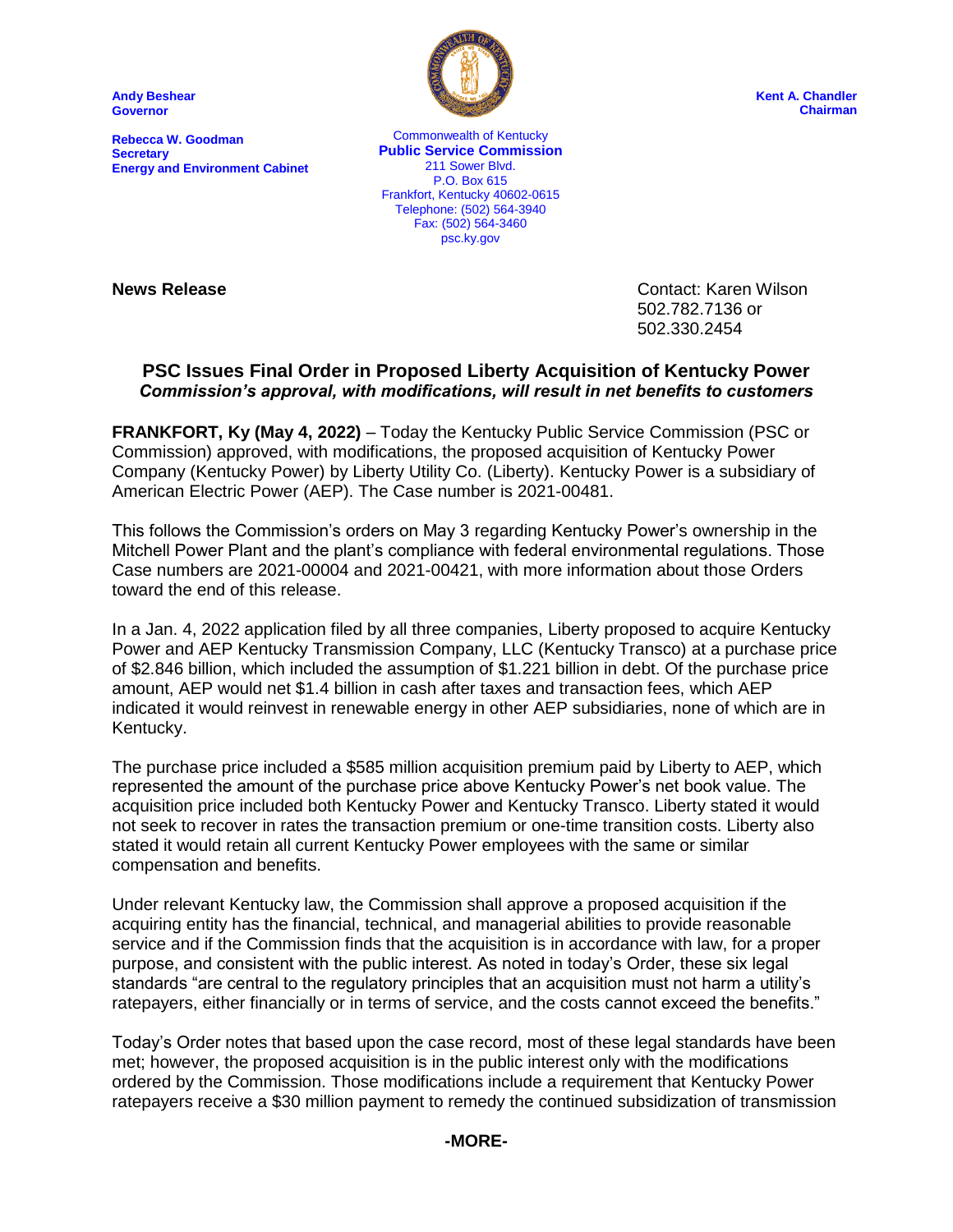investments of other AEP affiliates. This subsidy continues post-transaction. As such, AEP, Kentucky Power and Liberty are incentivized to fix this subsidization issue with active and immediate advocacy at the federal level. Failure to materially address this issue results in the removal of a suspension of a further \$45 million payment to Kentucky Power customers.

In addition to the make whole amount related to transmission subsidization, the Commission's order also requires the creation of a \$43.5 million fund to offset deferred distribution restoration expenses. While these expenses are a result of storm damage, they are a direct result of Kentucky Power's underinvestment in its system, including the failure to address appropriate loading levels required for the utility's distribution system. The Commission noted the purpose of the fund is to ensure ratepayers are not harmed post-transaction by AEP's under-investment over the years, and the company's repeated failure to comply with the Commission's directives and suggestions to improve the distribution system. This fund may be used to reduce Kentucky Power's rates in the utility's next rate case.

Additionally, today's Order approved, with modifications, a proposed \$40 million fuel adjustment clause (FAC) credit (proposed as the Eastern Kentucky Fuel Relief Fund) and a proposed threeyear deferral of the existing Big Sandy Decommissioning Rider (BSDR). For the Fuel Relief Fund, Kentucky Power is to establish a sur-credit, resulting in more transparency and predictability for customers. This surcredit is to return the \$40 million between July 1, 2022, and December 31, 2023, and 75 percent is to be returned to the residential class and 25 percent to the non-residential class. Under the Commission's suggested methodology, for the average residential customer using 1,400 kWh, the per kWh credits would result in a bill credit of \$32.72 per month during the winter season and \$1.40 during the non-winter season over the 18-month period. Kentucky Power is permitted to suggest a different methodology to return the \$40 million. The Commission's order permits the BSDR deferral, but requires that Kentucky Power share in the carrying cost associated with deferring instead of recovering the amounts. Deferral of the BSDR will result in some additional costs to customers and an extended recovery period of the rider. However, the long-term benefit of securitization of the BSDR outweighs the risk of the associated deferral. Securitization will require legislation.

An appendix to today's Order contains Liberty's post-acquisition commitments including corporate governance; community involvement; economic development; and customer service activities. Liberty also committed to evaluating the benefits and costs of Kentucky Power's participation in PJM. An exit from PJM would have to be approved by the PSC.

Kentucky Power provides electric service to approximately 165,000 customers in 20 Eastern Kentucky counties. Kentucky Power owns and operates the 260 MW Big Sandy natural gas plant in Lawrence County, Kentucky; a 50 percent undivided interest in the 1,560 MW Mitchell coal-fired plant in Marshall County, West Virginia; and has a purchase power agreement (Rockport UPA) that expires in December 2023.

Liberty is a Delaware corporation and an indirect subsidiary of Algonquin Power & Utilities Corp. Liberty owns 30 regulated electric, natural gas, water and wastewater utilities serving approximately 1.2 million customers in several states. Liberty subsidiaries are organized by region. Kentucky Power will be in its own region, with future acquisitions of utilities in nearby states included in Kentucky Power's region.

Intervenors in the case are the Attorney General of Kentucky, Kentucky Industrial Utility Customers, Inc., LS Power Development, Sierra Club, and Walmart Inc. The Commission conducted an evidentiary hearing on March 28-29, 2022.